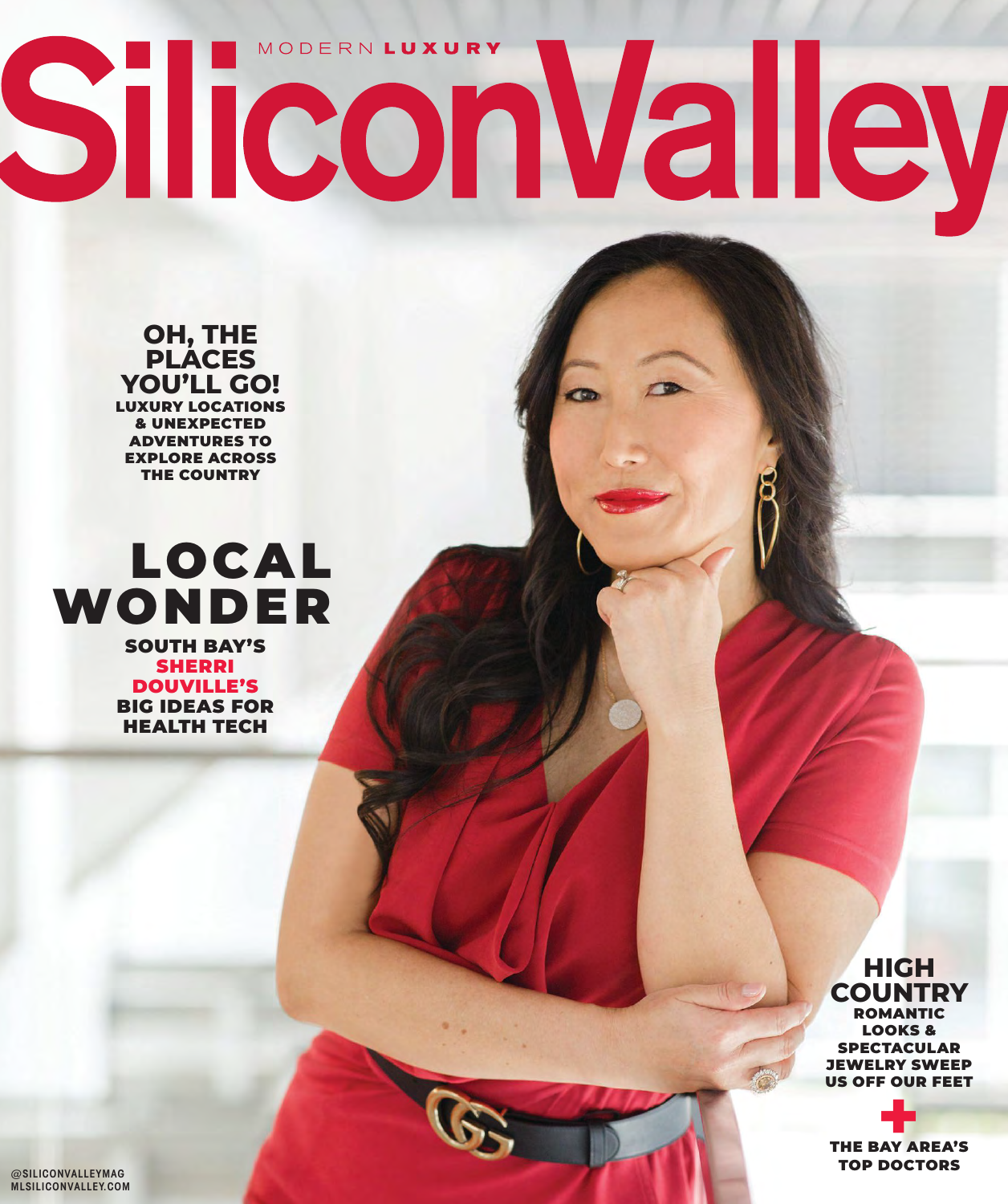**PHOTO COURTESY OF EVERYDAY CALIFORNIA**

**PHOTO BY CRAFT & CLUSTER**

# **OH, THE E PLACES** YO **GO!**

**Now is the time to travel paths unknown and seek adventures in the hidden corners across the country and close to home. Carpe diem and discover the most fabulous luxury destinations to add to your bucket list.**

**By The Editors**

 $T_{\rm eff}$ 

**Peake Ranch Winery in California's Santa Ynez Valley. Opposite page: From kayaking in c** ves to whale watch **Everyday Califor offers adventure seekers unique experiences in San Diego.**